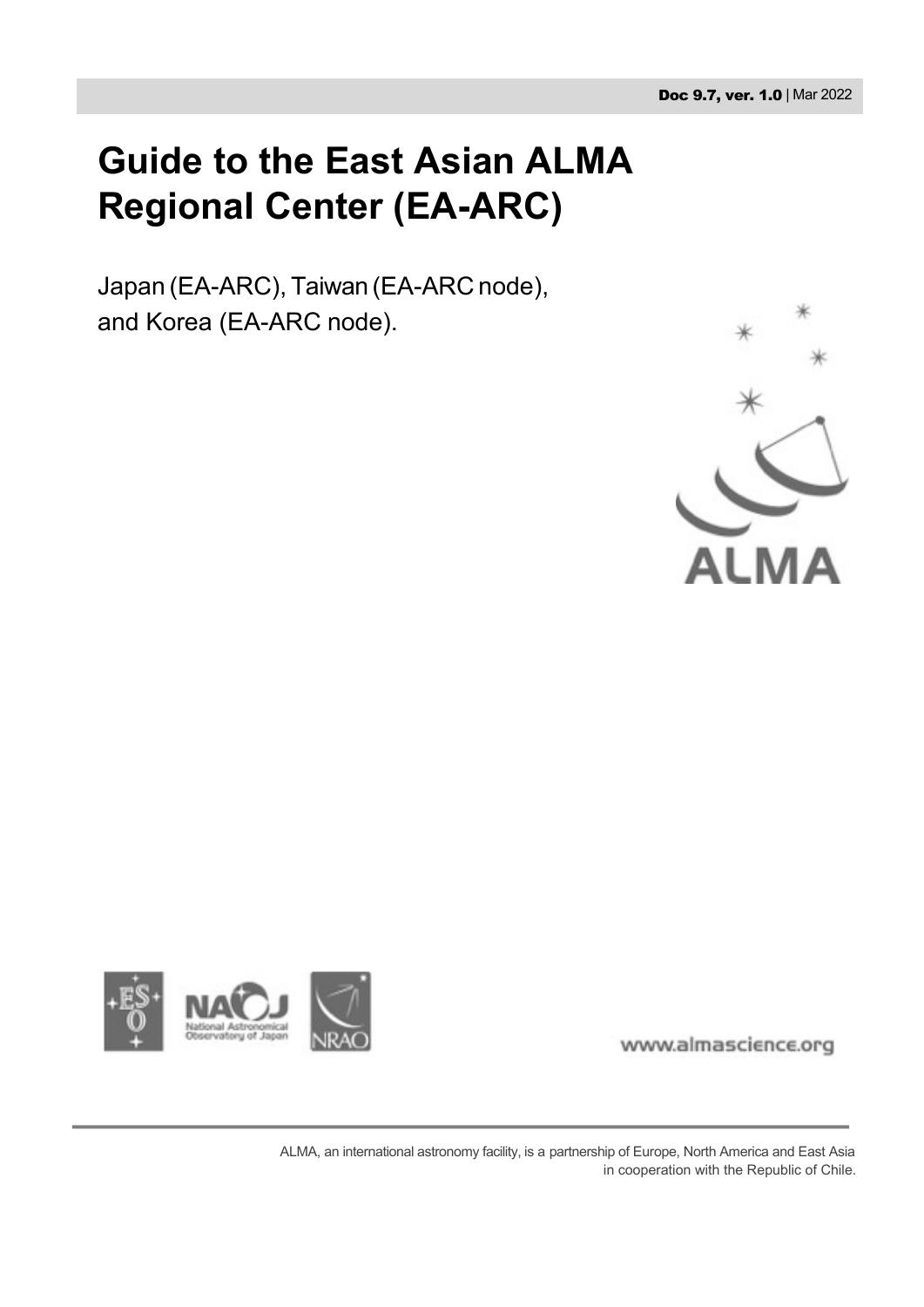# **User Support:**

*For further information or to comment on this document, please contact your regional Helpdesk through the ALMA User Portal at [www.almascience.org](http://www.almascience.org/)[. H](http://www.almascience.org/)elpdesk tickets will be directed to the appropriate ALMA Regional Center at ESO, NAOJ or NRAO.*

# **Revision History:**

| Doc/Ver.   | Date       | <b>Editors</b>                                                                                        |
|------------|------------|-------------------------------------------------------------------------------------------------------|
| 1.1-Cycle0 | 04/22/2011 | Daniel Espada, Sachiko Okumura, Kazuya Saigo, Erik Muller                                             |
| 1.2        | 12/16/2011 | Daniel Espada                                                                                         |
| 1.7.1.0    | 04/05/2012 | Erik Muller                                                                                           |
| 1.7.1.1    | 06/28/2012 | Erik Muller                                                                                           |
| 1.7.1.2    | 10/22/2012 | Erik Muller                                                                                           |
| 1.8        | 08/29/2014 | Erik Muller                                                                                           |
| 1.9        | 02/08/2015 | Erik Muller                                                                                           |
| 4.0        | 03/02/2016 | Erik Muller                                                                                           |
| 5.0        | 03/03/2016 | <b>Erik Muller</b>                                                                                    |
| 6.0        | 12/12/2017 | Hiroshi Nagai, Yu-Nung Su, A-ran Lyo, Fumi Egusa,<br>Kouichiro Nakanishi, Daniel Espada, Eiji Akiyama |
| 7.7/1.0    | 03/01/2019 | Misato Fukagawa, Yu-Nung Su, A-ran Lyo                                                                |
| 8.7/1.0    | 03/02/2020 | Misato Fukagawa, Yu-Nung Su, Woojin Kwon                                                              |
| 9.7/1.0    | 03/07/2022 | Misato Fukagawa, Yu-Nung Su, Jihyun Kang, Koichiro<br>Nakanishi, Patricio Sanhueza, Yu-Ting Wu        |

# Contributors

East Asian ALMA Regional Center



In publications, please refer to this document as:

**User's Guide to the East Asian ALMA Regional Center (EA-ARC)**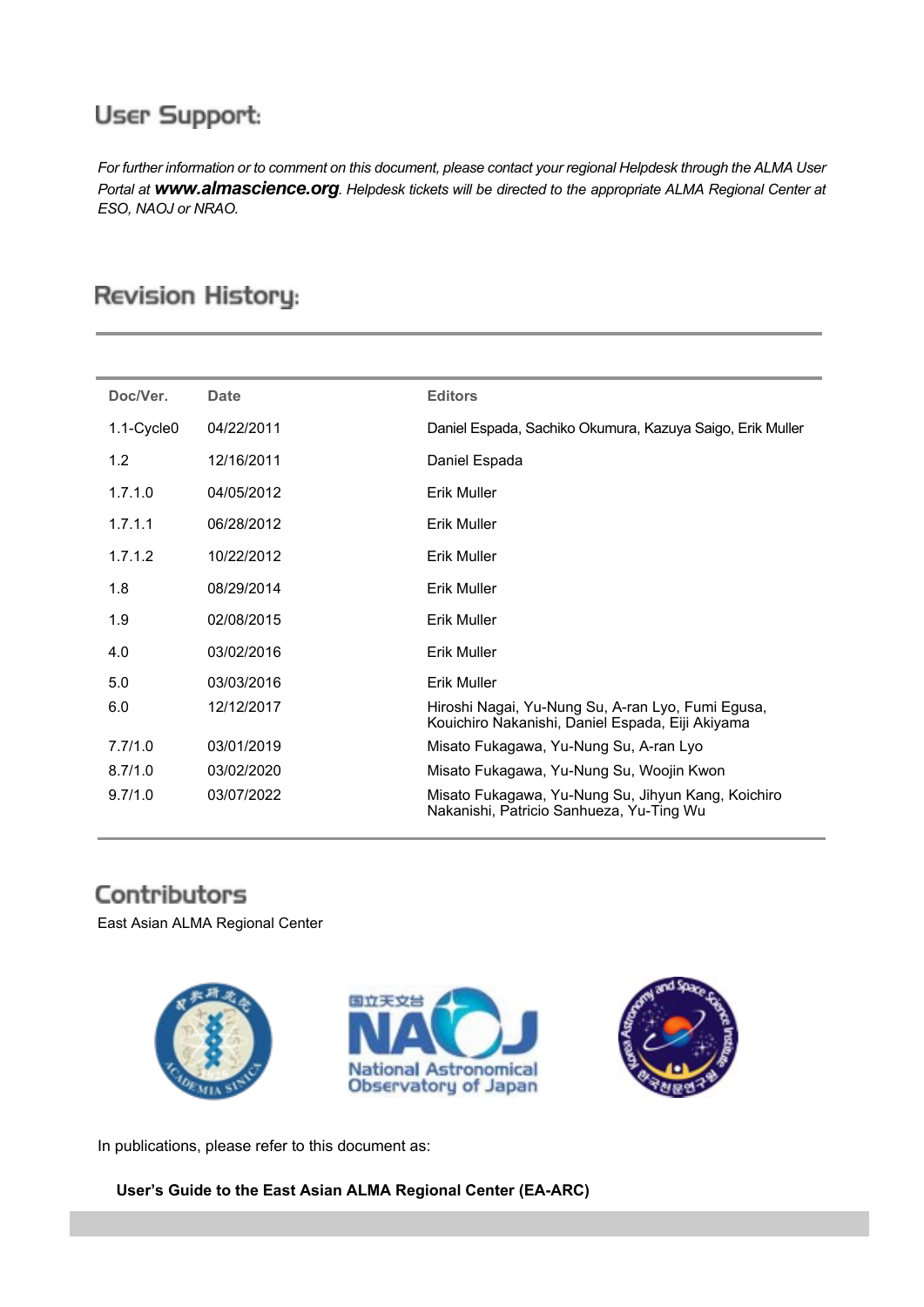# Contents

| 1.<br>2.1<br>$2.2\overline{ }$<br>2.3<br>$2.4^{\circ}$<br>3.1.<br>3.2.<br>3.3.<br>3.4.<br>4.1.<br>4.2.<br>4.3.<br>4.4.<br>4.5.<br>5.1.<br>5.2. | Scope |  |  |
|------------------------------------------------------------------------------------------------------------------------------------------------|-------|--|--|
|                                                                                                                                                |       |  |  |
|                                                                                                                                                |       |  |  |
|                                                                                                                                                |       |  |  |
|                                                                                                                                                |       |  |  |
|                                                                                                                                                |       |  |  |
|                                                                                                                                                |       |  |  |
|                                                                                                                                                |       |  |  |
|                                                                                                                                                |       |  |  |
|                                                                                                                                                |       |  |  |
|                                                                                                                                                |       |  |  |
|                                                                                                                                                |       |  |  |
|                                                                                                                                                |       |  |  |
|                                                                                                                                                |       |  |  |
|                                                                                                                                                |       |  |  |
|                                                                                                                                                |       |  |  |
|                                                                                                                                                |       |  |  |
|                                                                                                                                                |       |  |  |
|                                                                                                                                                |       |  |  |
|                                                                                                                                                |       |  |  |
|                                                                                                                                                |       |  |  |
|                                                                                                                                                |       |  |  |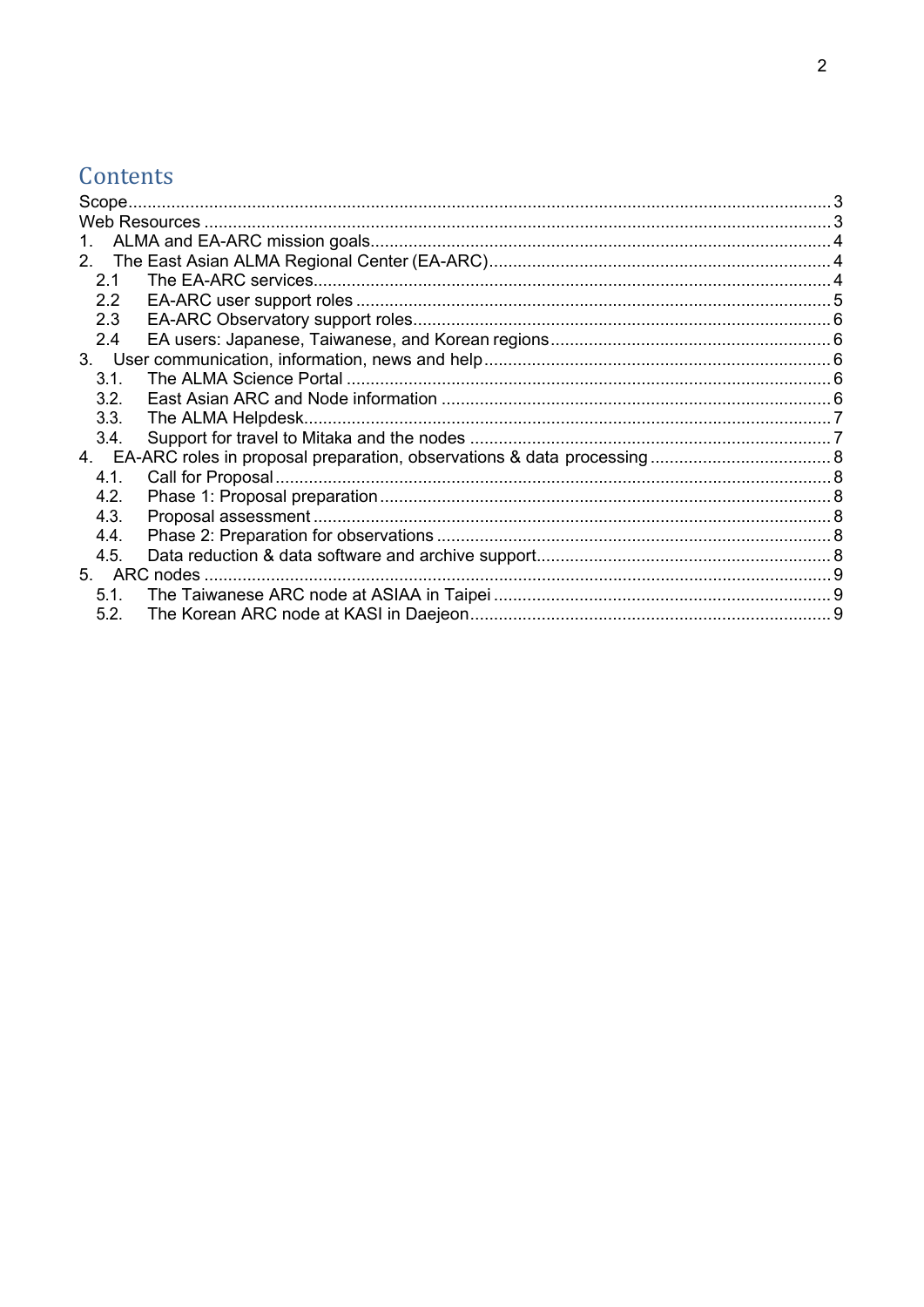# <span id="page-3-0"></span>**Scope**

This document explains the role, structure, duties and function of the East Asian ALMA Regional Center based at NAOJ (National Astronomy Observatory of Japan) ALMA Project at the Mitaka Campus in Tokyo, Japan; the Taiwan node at the ASIAA, in Taipei; and the Korean node at KASI, in Daejeon.

# <span id="page-3-1"></span>**Web Resources**

- ALMA Science portal [https://almascience.nao.ac.jp](https://almascience.nao.ac.jp/)
- ALMA Helpdesk [https://help.almascience.org](https://help.almascience.org/)
- EA-ARC Webpage <https://researchers.alma-telescope.jp/j/ea-arc/>(NAOJ, Japanese) <https://researchers.alma-telescope.jp/e/ea-arc/> (NAOJ, English) [https://alma.asiaa.sinica.edu.tw](https://alma.asiaa.sinica.edu.tw/) (Taiwan Node, English) [https://alma.asiaa.sinica.edu.tw/index\\_c.php](https://alma.asiaa.sinica.edu.tw/index_c.php) (Taiwan Node, Chinese) [https://alma.kasi.re.kr](https://alma.kasi.re.kr/) (Korean Node)
- EA-ARC workshops & events information <https://researchers.alma-telescope.jp/e/event/>
- Observing Tool (proposal preparation tool) <https://almascience.nao.ac.jp/tools/observing-tool>
- CASA (Data reduction) <https://casa.nrao.edu/>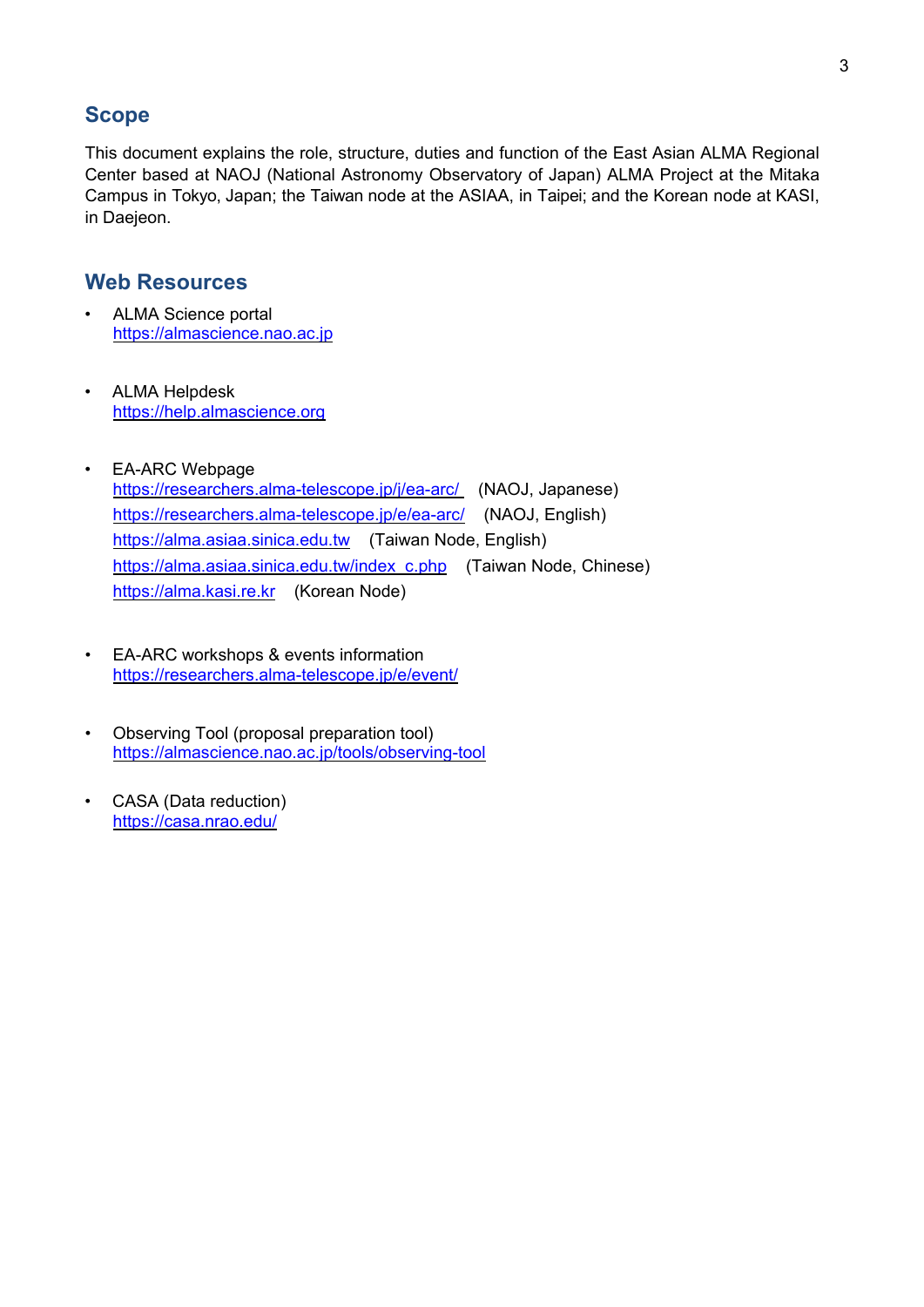# <span id="page-4-0"></span>**1. ALMA and EA-ARC mission goals**

The ALMA telescope is a global collaboration involving East Asia, Europe, North America and the host country, Chile. ALMA comprises 66 high-precision antennas equipped with receiver and digital electronics system with a future capability to observe the 30 GHz to 1 THz frequency range, with angular resolutions as high as 5 milli-arcseconds as a goal. Using a fully dynamic scheduling system and innovative calibration strategies, the ALMA system will allow us to make the best use of the atmospheric conditions on the Chajnantor plateau, at 5000 m altitude in the Atacama desert. The highest quality science produced with ALMA in the mm/submm bands is enabled through competitive proposal application, incorporating the widest possible user community, comprehensively supported by the regional ALMA centers (ARCs) at each stage from proposal submission to data-delivery and data analysis. The ARCs also manage local data distribution and data archiving.

The East Asian ARC (EA-ARC) is based at the National Astronomical Observatory of Japan (NAOJ) with Taiwan and Korean nodes in Taipei and Deajeon, to help users fully exploit the capabilities of ALMA and maximize ALMA's scientific return. ALMA will appeal to a much broader range of astronomers than the conventional mm/submm community, and ALMA users of all levels and backgrounds are invited to take advantage of the assistance and expertise available at the EA-ARC.

# <span id="page-4-1"></span>**2. The East Asian ALMA Regional Center (EA-ARC)**

The EA-ARC comprises a core office located at the NAOJ Mitaka campus in Japan, the Taiwan Node at the Academia Sinica Institute of Astronomy and Astrophysics (ASIAA) and the Korean node at the Korea Astronomy and Space Science Institute (KASI). The Japan, Taiwan and Korean offices are coordinated by close collaboration of their respective managers and local staff. While the three sites have strong focus towards their respective local user-base, the services and facilities are largely consistent throughout.

#### <span id="page-4-2"></span>**2.1 The EA-ARC services**

1. EA-ARC user and observatory support

EA-ARC is composed of people engaged in scientific support, computer hardware and software support, archive maintenance, education, and public outreach. The roles of user support and observatory support are detailed in section 2.2 and 2.3. Information of the EA-ARC staff is maintained at:

<https://researchers.alma-telescope.jp/e/ea-arc/> (NAOJ) [https://alma.asiaa.sinica.edu.tw](https://alma.asiaa.sinica.edu.tw/) (Taiwan Node) [https://alma.kasi.re.kr](https://alma.kasi.re.kr/) (Korean Node)

2. Tutorials, Workshops and training

The EA-ARC holds ALMA user's meetings, regional town meetings, and provides up to date information in conferences, workshops and astronomical society meetings. At these workshops, information on current and proposed capabilities is shared. Tutorials and handson sessions using the Observing Tool and CASA for proposal preparation and data reduction are also provided for the community. Feedback is specifically solicited from the usercommunity to improve ALMA operations during these meetings, although feedback is welcome at any time. A list of tutorial and workshop events is maintained at:

[https://researchers.alma-telescope.jp/e/event/ \(](https://researchers.alma-telescope.jp/e/event/)NAOJ) [https://alma.asiaa.sinica.edu.tw/twarc\\_tutorials.php](https://alma.asiaa.sinica.edu.tw/twarc_tutorials.php) (ASIAA) [https://alma.kasi.re.kr/Korea\\_ARC\\_Node\\_Events.php](https://alma.kasi.re.kr/Korea_ARC_Node_Events.php) (KASI)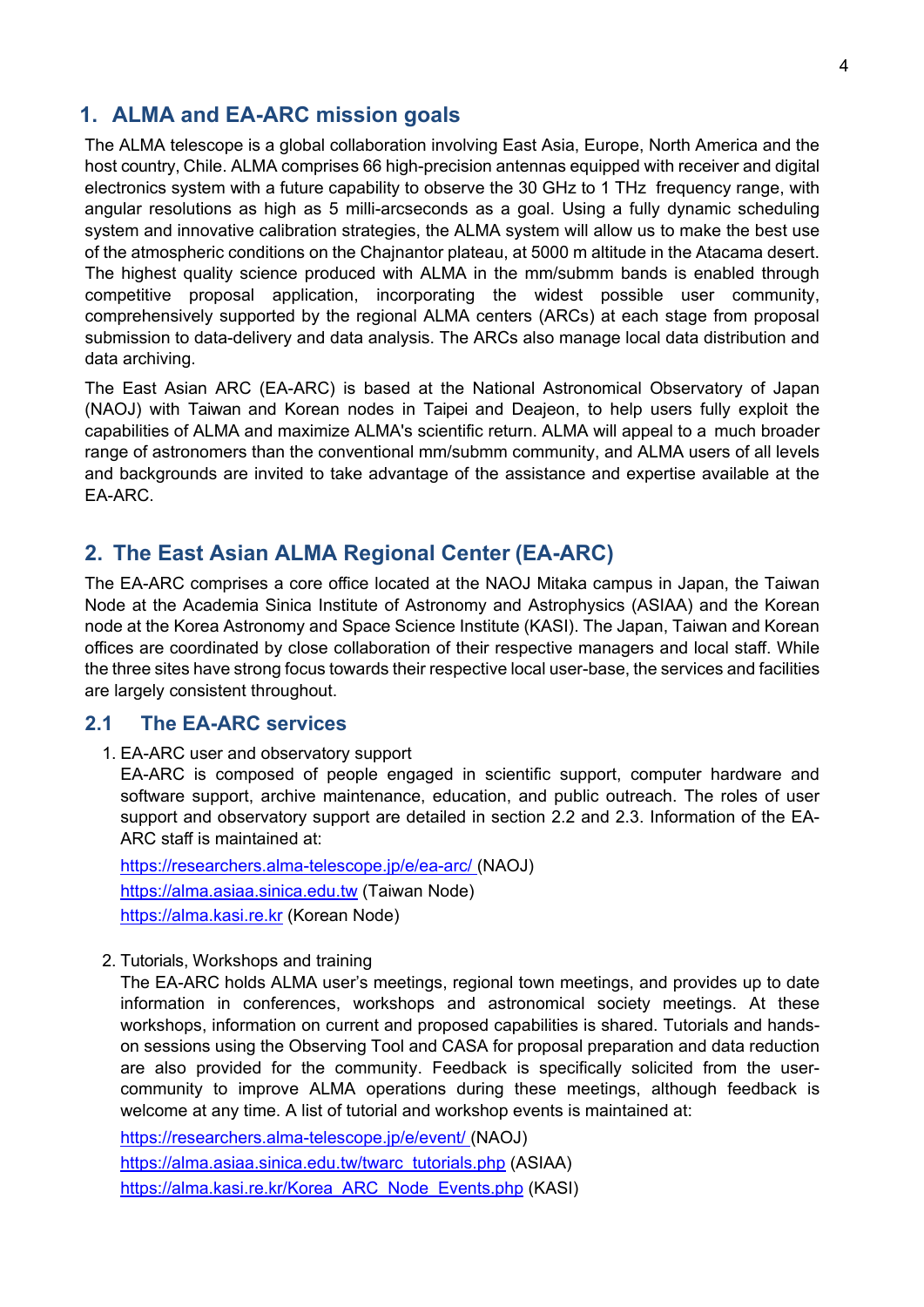3. Face-to-face meeting

A small number of visitors can be accommodated at NAOJ, ASIAA or KASI, for face-to-Face support, typically this is data processing assistance provided by EA-ARC support staff. Some funding is available for travel and accommodation (See also section 3.4). Requests for faceto-face support should be submitted via the Helpdesk system described in section 3.3.

#### <span id="page-5-0"></span>**2.2 EA-ARC user support roles**

The EA-ARC offices in Japan, Taiwan and Korea are staffed by a number of active scientists and postdoctorate personnel, who together provide support for research scientists, at all stages of proposal preparation, as well as data processing. The EA-ARC staff have wide experience in mm/submm astronomy with particular expertise in interferometer mosaicking, single-dish data processing, combination of interferometric data and single dish data, polarimetry, solar observations and data processing, and advanced data analysis. The EA-ARC scientific staff, their research interests and support roles are introduced at:

<https://researchers.alma-telescope.jp/e/ea-arc/staff.html> (NAOJ) [https://alma.asiaa.sinica.edu.tw/people\\_arc.php \(](https://alma.asiaa.sinica.edu.tw/people_arc.php)ASIAA) [https://alma.kasi.re.kr/people\\_staff.php](https://alma.kasi.re.kr/people_staff.php) (KASI)

Each ARC staff member has a unique set of task allocations, as primary leads in various ALMA subsystems, and cognizant roles (i.e. a regional expert and contact person) in some systems - e.g. the 'Archive Cognizant lead' will represent the EA-ARC within the ALMA-wide Archive working group, and contribute when cross-ALMA discussions and decisions are taking place.

The core tasks of the EA-ARC scientific staff include;

*Contribute to the preparation and distribution of user documentation.*

As the ARC staff have a diverse expertise, it's beneficial for all staff to contribute to the development of user-documentation and user support.

*Organize training material, tutorials, workshops, user's meetings, and visitor support.*

As the ARCs have wide representation in many ALMA subsystems, the expertise is diverse and knowledge transfer from the cognizant leads to the user community, and within the ARC nodes themselves is an important function (please see sections 3.4 for more details).

#### *Respond to ALMA Helpdesk queries*.

EA-ARC Helpdesk Cognizant leads will determine the first-response to incoming Helpdesk tickets. Helpdesk lead may choose to defer the response to a different ARC staff member, or even to a different ARC that might be in a better position to respond quickly, and usefully. A meaningful response to any Helpdesk submission is guaranteed within 48 working hours, and for this reason, users should ensure that they use the Helpdesk for queries to the ARCs, and not private email to the staff, which cannot be managed by the Helpdesk team.

#### *Perform support duties to PIs on a personal level, as their 'contact scientist'.*

Each successful ALMA observing project will be assigned to an ARC Contact Scientist from amongst the EA-ARC staff, relevant to their node. Communication between the Contact Scientist and the PI should be made via the Helpdesk. Contact Scientists will contact users *after* notification of the proposal submission outcome, primarily to discuss and finalize the observing process (called "phase 2", see section 4.4 for more details), and will remain through the observations until the end of the quality assurance process and final delivery of the data products to the user.

*Generate, verify, correct and describe to PIs, observing scheduling blocks ('Phase 2').* Phase 2 refers to the process where the project proposal is converted into observing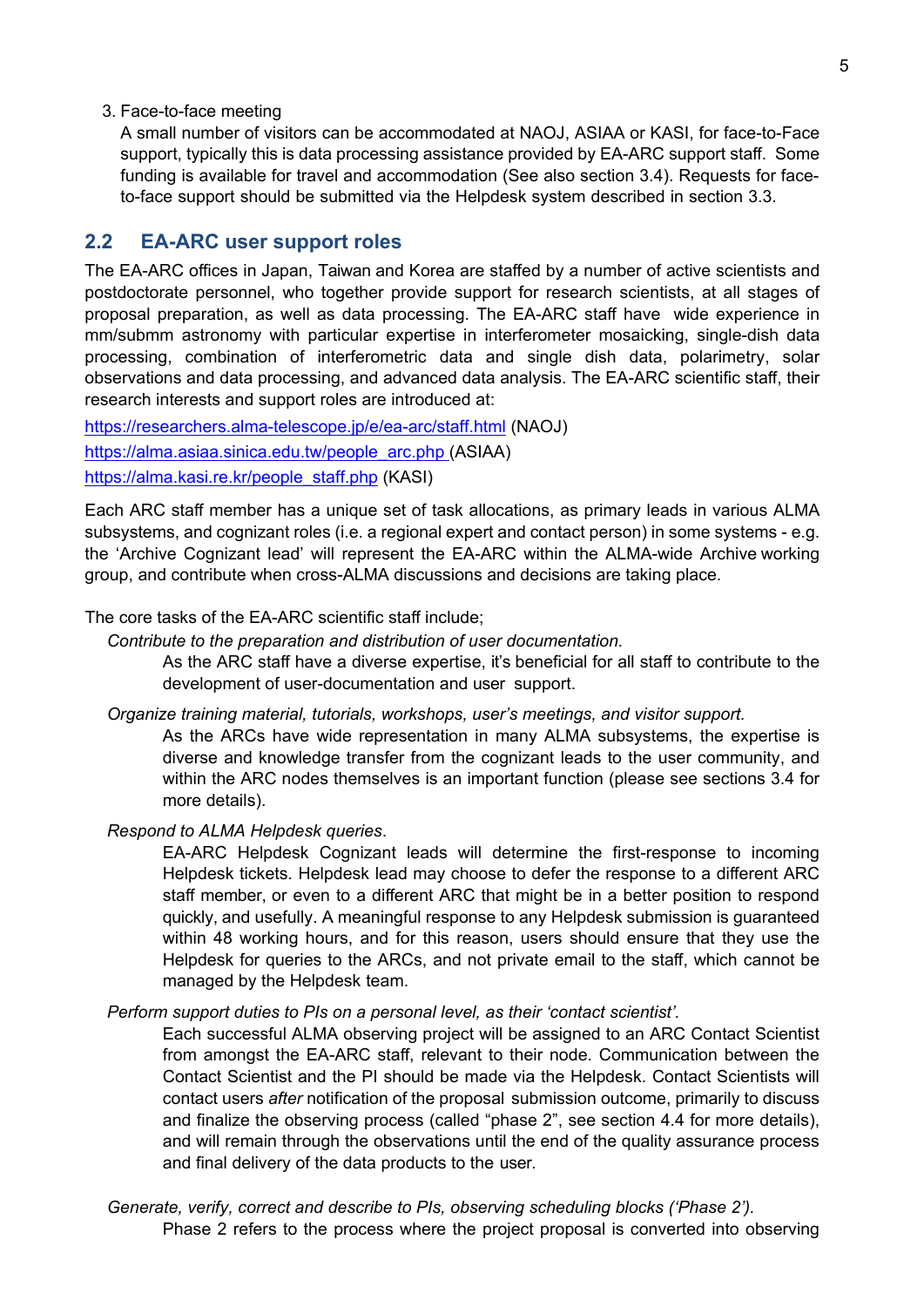instructions. The PIs will not be exposed to the Phase 2 aspect. What was previously the "phase 2 checking" stage will involve only the confirmation of the Phase 1 content, and adjustment where necessary, prior to committing the project to the observations queue (see section 4.4 for more detail).

#### *Archive Research Support.*

A mirror site of ALMA science data archive is kept at NAOJ. Raw data, synthesized images, calibration and imaging scripts, and some additional files will be available through this archive mirror after the quality assurance. After the specific proprietary period (12 months for regular projects and 6 months for DDT projects), all the data will be public for users. Any users are welcome to exploit the public data for their science. EA-ARC can assist users in using the archive, including face-to-face consultation.

## <span id="page-6-0"></span>**2.3 EA-ARC Observatory support roles**

#### *Serve as Astronomers-on-Duty (AoD) for on-site observations monitoring*.

ARC staff serve as astronomers-on-duty at the Operations Support Facility in Chile, for a total of 8 weeks, shared within the ARC. This is a core responsibility for all Executives. The ARC staff are therefore up to date in the operations of ALMA, develop and maintain a continuing face-to-face communication between the ARCs, and JAO.

*Undertake data reduction, data quality assurance (QA) and enable distribution of data to PIs.*  ALMA is responsible for reducing the PIs' data to assure the data quality. Pipeline calibration and imaging have been fully commissioned for most observing modes employed in previous cycles but some fraction of observing projects will still be calibrated and imaged manually using standard scripts (e.g., full polarization, solar data). The data processing will be done using a combination of the pipeline and manual analysis using CASA. The pipeline calibration and imaging can be run both at ARC and JAO. Almost all manual data processing will be done at ARC.

## <span id="page-6-1"></span>**2.4 EA users: Japanese, Taiwanese, and Korean regions**

EA users supported principally by EA-ARC staff are all those carrying out research based in any Japanese, Taiwanese or Korean Research Institutions or Universities. However, Taiwan-based researchers can select, via the ALMA science portal that their principal support be based in *either*  the East-Asian, or North-American ARCs, to which their observing time will be allocated. Further information about the Taiwan office can be found at: [https://alma.asiaa.sinica.edu.tw.](https://alma.asiaa.sinica.edu.tw/)

# <span id="page-6-2"></span>**3. User communication, information, news and help**

## <span id="page-6-3"></span>**3.1. The ALMA Science Portal**

The science portal serves as a nexus for all ALMA-related matters;

- Proposal information building and submitting your proposals.
- Archive access a data repository and portal for delivered and archived data.
- ALMA proposal-development and data-reduction tools.
- Documentation on policy and operation, as well as operation of ALMA software and tools.
- Access to SnooPI to monitor the progress of observations.
- Helpdesk for users' FAQs and questions/help requests.

<span id="page-6-4"></span>The East Asia ALMA science portal website can be found at:<https://almascience.nao.ac.jp/>

## **3.2. East Asian ARC and Node information**

Regional East Asian ARC information page contains similar information to the science portal site, but has a strong emphasis towards regional information such as about tutorials, meetings, local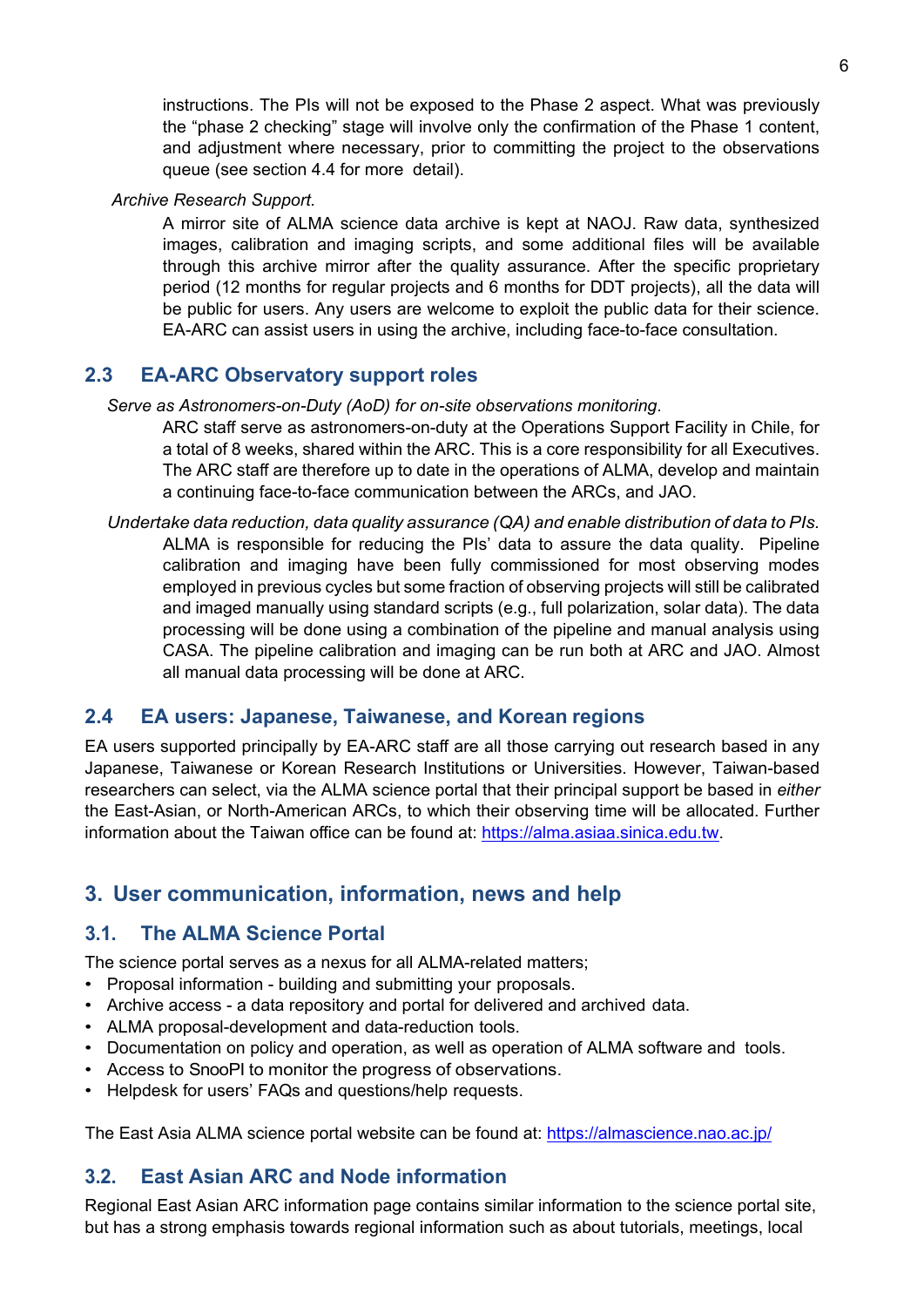<https://researchers.alma-telescope.jp/j/ea-arc/> (Japanese) <https://researchers.alma-telescope.jp/e/ea-arc/> (English) [https://alma.asiaa.sinica.edu.tw](https://alma.asiaa.sinica.edu.tw/) hosts information for the Taiwan node. <https://alma.kasi.re.kr/> hosts information for the Korean node.

#### <span id="page-7-0"></span>**3.3. The ALMA Helpdesk**

The ALMA Helpdesk is the primary means for communication between users and ALMA. Interaction is via a ticketing system, which automatically tracks user-submissions (called "tickets") and related communications across the entire global community. Access to the Helpdesk is via the science portal, thus users are required to first register with ALMA before access to the Helpdesk system: [https://help.almascience.org.](https://help.almascience.org/)

Users should first consult the Knowledgebase information repository - if the information therein is not suitable, then the users should feel free to detail the specifics of their query in a dedicated Helpdesk ticket. Specific questions about an ongoing project should ideally be submitted in the Phase 2 project ticket opened by the ARC (see section 4.4). In this way, the contact scientist, who knows more about the project, can address the concerns more efficiently.

Helpdesk tickets will be automatically redirected to the user's respective ARC in the first instance, i.e., queries from East Asian users will be addressed by the East Asian ARC staff. Such tickets are triaged; assessed for the most rapid and timely response path; either by local ARC staff (user support specialists - USS), or redistributed back to the global helpdesk for the attention of other international experts.

In general, users should not contact the Operations staff directly (i.e., by private email); Helpdesksubmitted tickets are triaged to on-hand staff (ensuring rapid response); staff are not able to personally allocate time resources to communicate with the users directly and using the Helpdesk system enables ALMA to build its information store and share Helpdesk information, ultimately helping ALMA staff provide a more efficient service for the user.

Users can generally expect a response within 2 business days. Tickets submitted within a few days prior to the proposal deadline ('Proposal Deadline Rapid Response' period) will be accessed by the international Helpdesk pool to facilitate the most rapid response. The EA-ARC will support EA users in both English and Japanese, however to receive a prompt response within a few days of the deadline, we encourage users to use English, as doing so will enable any available ARC staff from anywhere in the world contribute a rapid reply.

Once the ticket has been satisfactorily answered, EA-ARC staff will mark the ticket as 'Resolved', and if the user is satisfied with the response, they should mark the ticket as 'Closed'.

#### <span id="page-7-1"></span>**3.4. Support for travel to Mitaka and the nodes**

For users needing or wishing to attend the ARC or nodes to discuss or re-attempt the processing of their observations, with nearby ARC/node staff support can make use of travel and accommodation provided by the ARC and Nodes. In general, support to the ARC and nodes is at a domestic level only.

The NAOJ campus hosts a dedicated networked visitor's work room with rapid access to ALMA archives and to ALMA data reduction software support (Astronomy Data Center at NAOJ, see [https://www.adc.nao.ac.jp/E/index-e.htm\)](https://www.adc.nao.ac.jp/E/index-e.htm). Working disk space is also provided for raw and processed data, as laptop use may be impractical, considering the ~1 TB sizes of ALMA data files. Users are able to request face-to-face support via a Helpdesk inquiry (see section 3.3).

staff.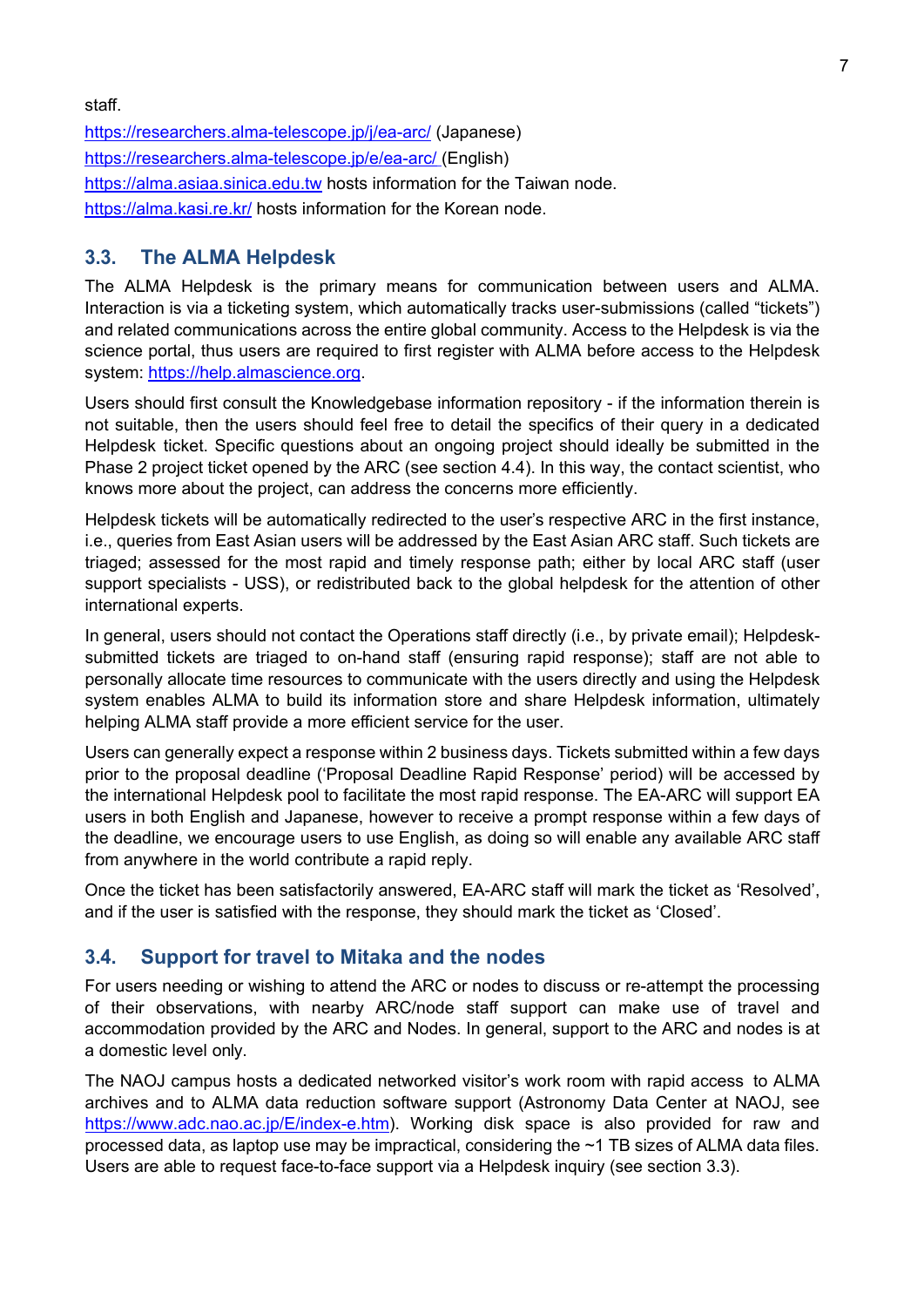# <span id="page-8-0"></span>**4. EA-ARC roles in proposal preparation, observations & data processing**

## <span id="page-8-1"></span>**4.1. Call for Proposal**

A Call for Proposal (CfP) will be issued for each scheduling period. The EA-ARC is responsible for distributing the CfP among the East Asian user community, along with any supporting material and software tools. The CfP will inform the community about the available capabilities and provide necessary information for the submission of proposals. The EA-ARC staff identify areas of work prior to the call, update webpages, and issue announcements. The EA-ARC contributes to the various stages in the entire process, "phase 1" and "phase 2", data processing and delivery in the following ways.

#### <span id="page-8-2"></span>**4.2. Phase 1: Proposal preparation**

Phase 1 comprises simply proposal preparation and submission. ALMA proposals must be prepared with the Observing Tool (OT) (requiring registration in the Science Portal), and must include a scientific and technical justifications, targets and spectral settings, sensitivity and integration time estimation, atmospheric conditions requirements (e.g. transparency and atmospheric conditions).

#### <span id="page-8-3"></span>**4.3. Proposal assessment**

ARC involvement of the proposal assessment is minimal and restricted to assisting of proposal handling duties. Although ARC staff will be allowed to become the scientific reviewer, such an involvement is made by individual effort basis, not by an ARC duty. Users can refer to ALMA Proposal Review Process document for the detailed and latest information on the review process [\(https://almascience.nao.ac.jp/documents-and-tools/\)](https://almascience.nao.ac.jp/documents-and-tools/).

#### <span id="page-8-4"></span>**4.4. Phase 2: Preparation for observations**

The Phase 2 stage is the conversion of the project requirements into observational parameters (e.g. frequency tunings, calibration schemes, etc.) In Cycles 0-4, this was performed by ARC staff or the PI. From Cycle 5 to Cycle 7 however, the process was simplified and the PIs did not need to examine the (typically information-rich) Phase 2 process. Instead, successful PIs simply access their project after approval, and confirm the observations information within is correct and re-submit it back to the observatory. From Cycle 8 2021 onwards, the Phase 2 process is further simplified. PIs are not required to re-submit their project back to the observatory anymore. Each approved project is assigned an ARC Contact Scientist (CS) and a project Helpdesk ticket is opened on behalf of the PI for communication with the CS and others. Necessary minor changes may be requested through this Helpdesk ticket and will be implemented by the P2G group in ARC as long as they do not impact the science scope or increase the total execution time. Any significant changes require first the approval of the Change Request Standing Committee, and a Helpdesk ticket should be submitted outlining the changes and including a complete justification. Requests for significant changes may cause long delays in completion of the Phase 2 information and delays in the Scheduling Block's 's being committed to the observing queue. The up-to-date Phase 2 information can be found at [https://almascience.nao.ac.jp/observing/phase-2.](https://almascience.nao.ac.jp/observing/phase-2)

#### <span id="page-8-5"></span>**4.5. Data reduction & data software and archive support**

During and after observations are complete, JAO and the ARCs execute a series of quality assurance (QA) checks. As ALMA matures, we expect an ever-greater quantity of data (but not all) will be processed using the automated pipeline processing. Remaining data will continue to be processed manually, using processing scripts. The complete data product package (containing raw data, calibration tables, scripts, QA reports, logs, and data products) will be made available to the PI from the EA-ARC archive through password-protected, web-based data distribution. PIs can continue to request assistance in how to make use of the data product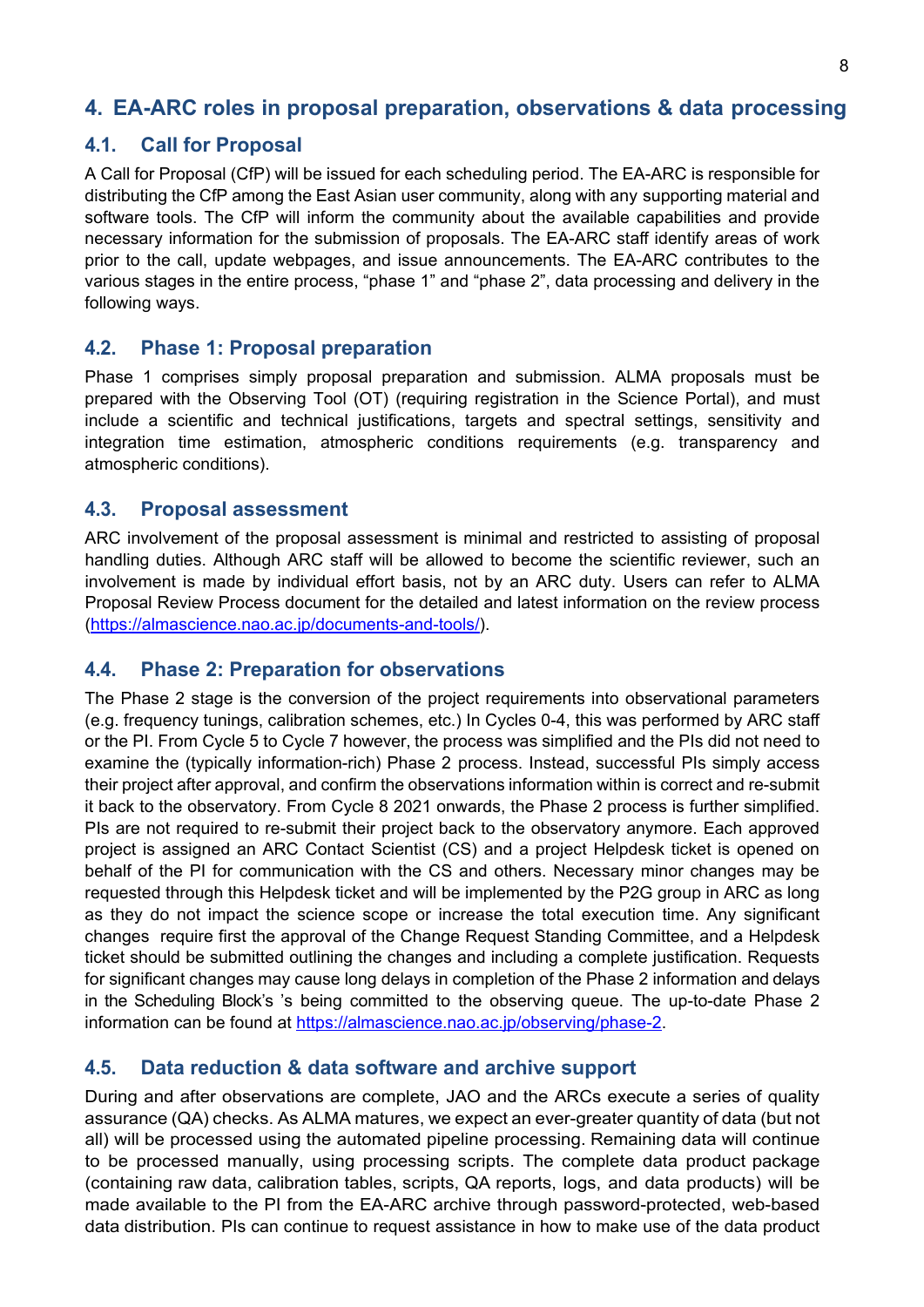package or further information such as about any issues with the data download, data quality, running calibration and imaging scripts from their contact scientist via the Helpdesk system after data delivery, or a direct or virtual face-to-face meeting request can be made, again via the Helpdesk (see section 3.3).

# <span id="page-9-0"></span>**5. ARC nodes**

Taiwanese and Korean ARC nodes make effort for the user support in each country and also contributes to the EA-ARC core functions. Each node has its own areas of expertise. Users are encouraged to visit the individual ARC node web pages to obtain the most up-to-date information.

# <span id="page-9-1"></span>**5.1. The Taiwanese ARC node at ASIAA in Taipei**

Located in ASIAA, the Taiwanese ARC node was established in November 2009, as a branch of the NA- and EA-ARCs. The role of the ARCs is classified into two categories, "core functions" and "enhanced functions", and the Taiwanese ARC node collaborates with the EA-ARC for the core functions and with the NA-ARC for the enhanced functions. The Taiwanese ARC node serves all the ALMA user community at universities and research institutes in Taiwan, and offers support for the ALMA proposal and observational preparation, data reduction and data analysis. It also offers the opportunity to provide the best possible training for the staff from Universities. The Taiwanese node provides face-to-face support and accepts inquiries through email and telephone. This support is in particular reaching out to the Universities in Taiwan.

The Taiwanese ARC node provides several powerful data reduction workstations with memory up to 512 GB and a Lustre file system with total capacity more than 1.4 PB mounted on ALMA servers via 100Gb/s Infiniband for our users to reduce and analyze their ALMA data.

## <span id="page-9-2"></span>**5.2. The Korean ARC node at KASI in Daejeon**

Korea Astronomy and Space Science Institute ('KASI') has established the ALMA group to perform a role of the Korean node of the East Asian ALMA Regional Center (EA-ARC) in early 2015. We develop multi-beam receiver systems of the Atacama Submillimeter Telescope Experiment (ASTE) and the ALMA Total Power (TP) antennas and graphics processing unit spectrometers for the ALMA TP antennas in collaboration with National Astronomical Observatory of Japan (NAOJ) (see [https://alma.kasi.re.kr\)](https://alma.kasi.re.kr/).

The Korean node also supports the community with all the activities related to ALMA: observations, data processing, and analysis. We hold town hall meetings at universities in Korea as well as at KASI every year, which provide users with information on current ALMA capabilities, hands-on sessions using the Observing Tool and CASA for proposal preparation, and ALMA science cases. We also hold an ALMA Summer School every year to encourage graduate students and postdocs to utilize the ALMA archive data.

The Korean ARC node maintains a couple of CASA servers and 600 TB storage. They have been used for QA2 by Korean ARC members and for ALMA data reduction by users in Korea.